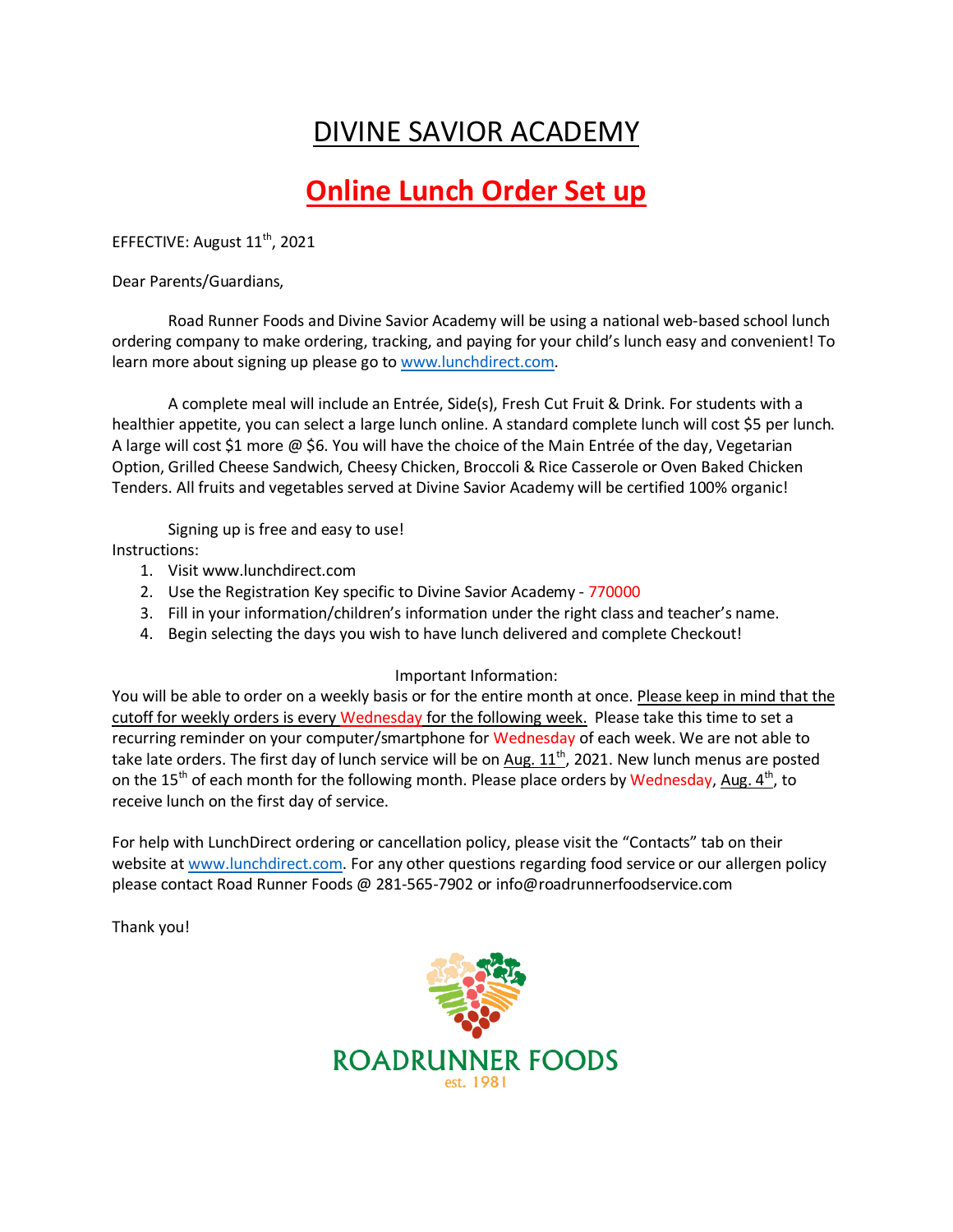



Divine Savior Academy at Sienna Campus

### SCHOOL LUNCH!!

## **SIGN UP NOW!!**  [WWW.LUNCHDIRECT.COM](http://www.lunchdirect.com/)

 DSA KEY CODE TO SIGN UP IS **770000**

#### **Let us take care of lunch!!**

Road Runner Foods, based locally in Sugar Land has been providing healthy hot lunches for over a decade! Studies are showing a link between better food quality and higher achievement. This is what we keep in mind when sourcing and preparing our foods!



HEALTHY & **NUTRITIOUS** SCHOOL LUNCH!!

────

Made Fresh Daily & Prepared w/ 100% Certified Organic Fruits & Veggies!!

Meeting ALL USDA Guidelines

────

────

**Quality** Ingredients w/ a Well-Balanced & Delicious Lunch Each Day!

#### ROADRUNNER FOODS

────

1719 Eldridge Rd. Suite C. Sugar Land Tx. 77478

281-565-7902

www.RoadRunnerFoodService.com

Info@roadrunnerfoodservice.com